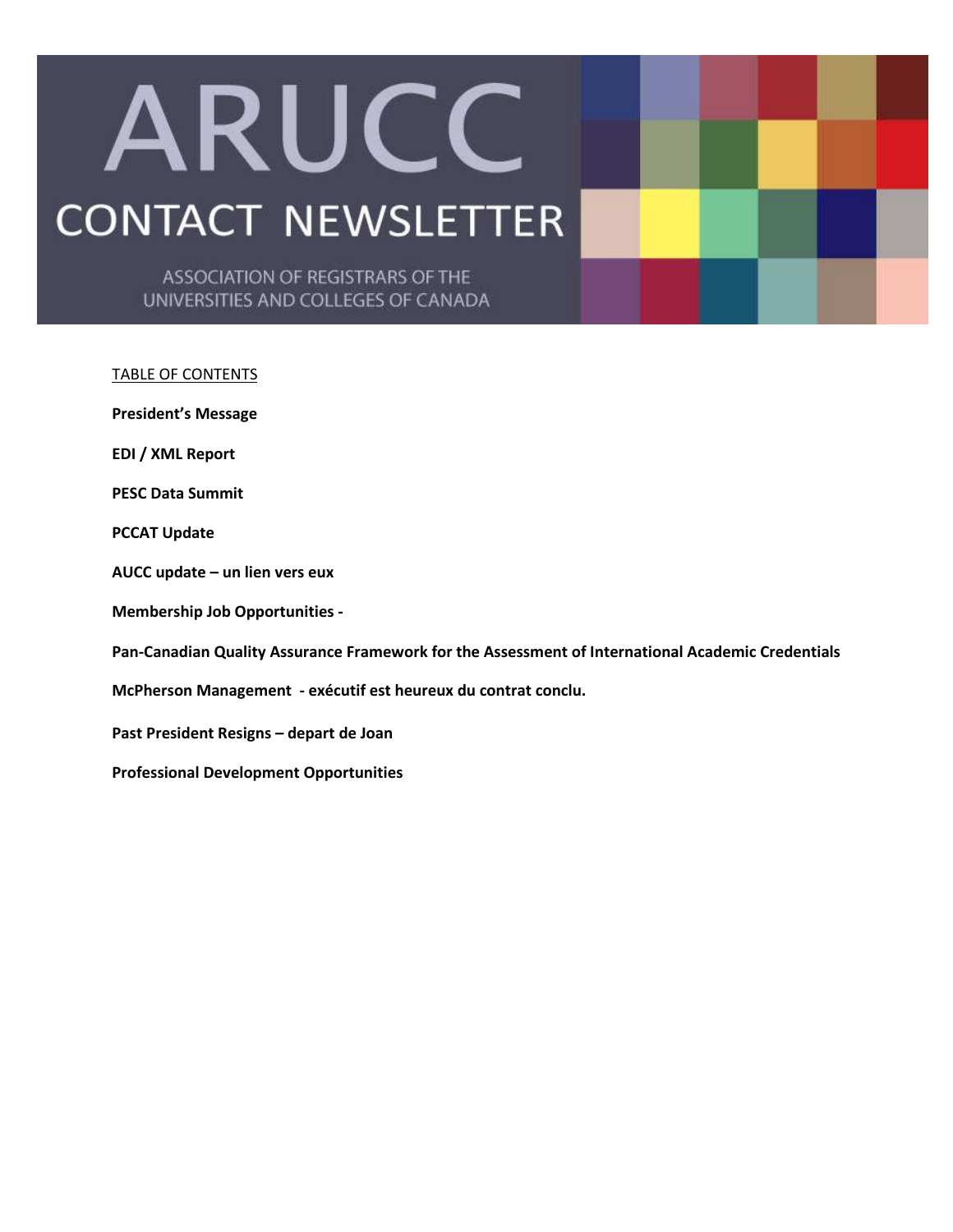#### **President's Message**

### Dear ARUCC Members,

I am pleased to be writing to you as the newly elected president of the Association of Registrars of the Universities and Colleges of Canada (ARUCC). With a new academic year well underway, I want to take the opportunity to offer a current view of the association and to discuss briefly challenges and opportunities in our future.

ARUCC has just celebrated its  $48<sup>th</sup>$  birthday. Created in 1964 to respond to the professional needs of student administrative services personnel in universities, its scope broadened in 1974 to include colleges. Today ARUCC has more than 180 members representing universities, community colleges, and CEGEPs nationwide. Our members are professionals in nearly all areas of higher education administration, with the majority specializing in registrar and enrolment services.

The association has a rich history, and while it is important to stay connected to the past, it is also important for ARUCC to prepare for the future. To remain an association offering added value, resources, and networking opportunities, we must define this executive's theme. While the future is unknown, the constantly changing landscape of higher education in Canada will certainly continue to present us with challenges as we move forward.

If ARUCC wishes to play an even greater part within the higher education community and to face coming challenges proactively, how will it do so? I believe it will do so by:

- drawing upon the strength of its regional associations,
- utilizing the talents of its membership,
- leveraging the MOUs that ARUCC has been building over the years,
- engaging in research and analysis that is relevant and predictive,
- establishing new and appropriate best practises,
- creating strategies for change.

To become a stronger association, ARUCC must become more inclusive, participative and dynamic. While each regional association is very active in their respective regions of Canada, more needs to be done on the national scene. There needs to be more opportunities for members to work directly with ARUCC's working groups, participate in professional development opportunities, and share best practises with other groups, such as AHED and AACRAO.



**Thank you for supporting ARUCC!**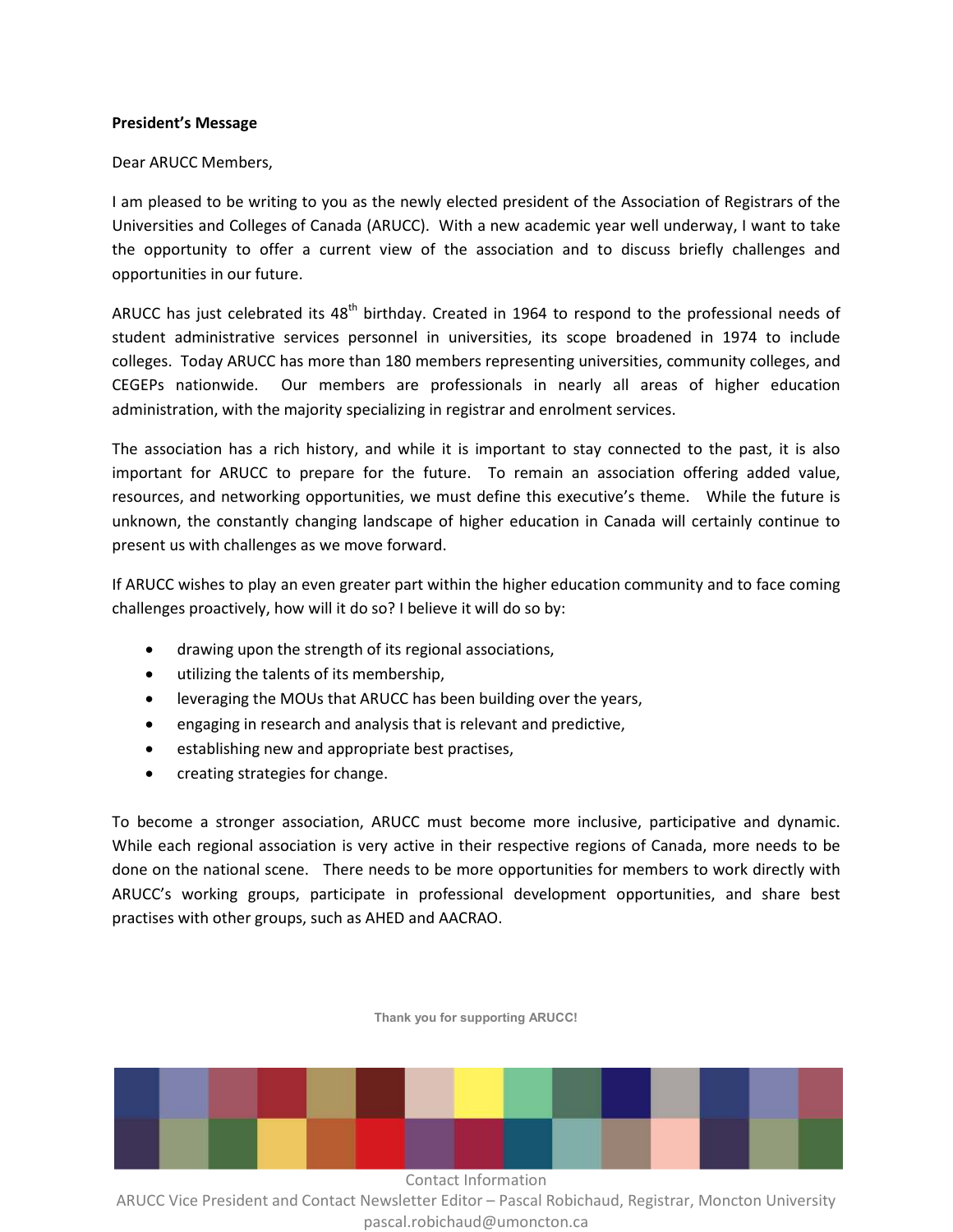Furthermore, we must recognize the evolution of ARUCC as a professional association in terms of constant role re-evaluation, questions surrounding structure, and changes in the make-up of its membership. None of this is easy given cuts suffered in recent years by traditional registrar and admission offices, movement towards newly defined models of Enrolment Services, Enrolment Management, and Academic Support Services, and the significant impact of technology on the way we do things. We must realize this integration of tradition and future, not only on our campuses, but also in the objectives of the association.

I look forward to working with the new executive as we work on these challenges and continue to help the association to flourish. Stay tuned for the announcement of the next biennial ARUCC conference where we will join together to celebrate the association's  $50<sup>th</sup>$  anniversary in Quebec City.

Sincerely, Hans

**Thank you for supporting ARUCC!** 



pascal.robichaud@umoncton.ca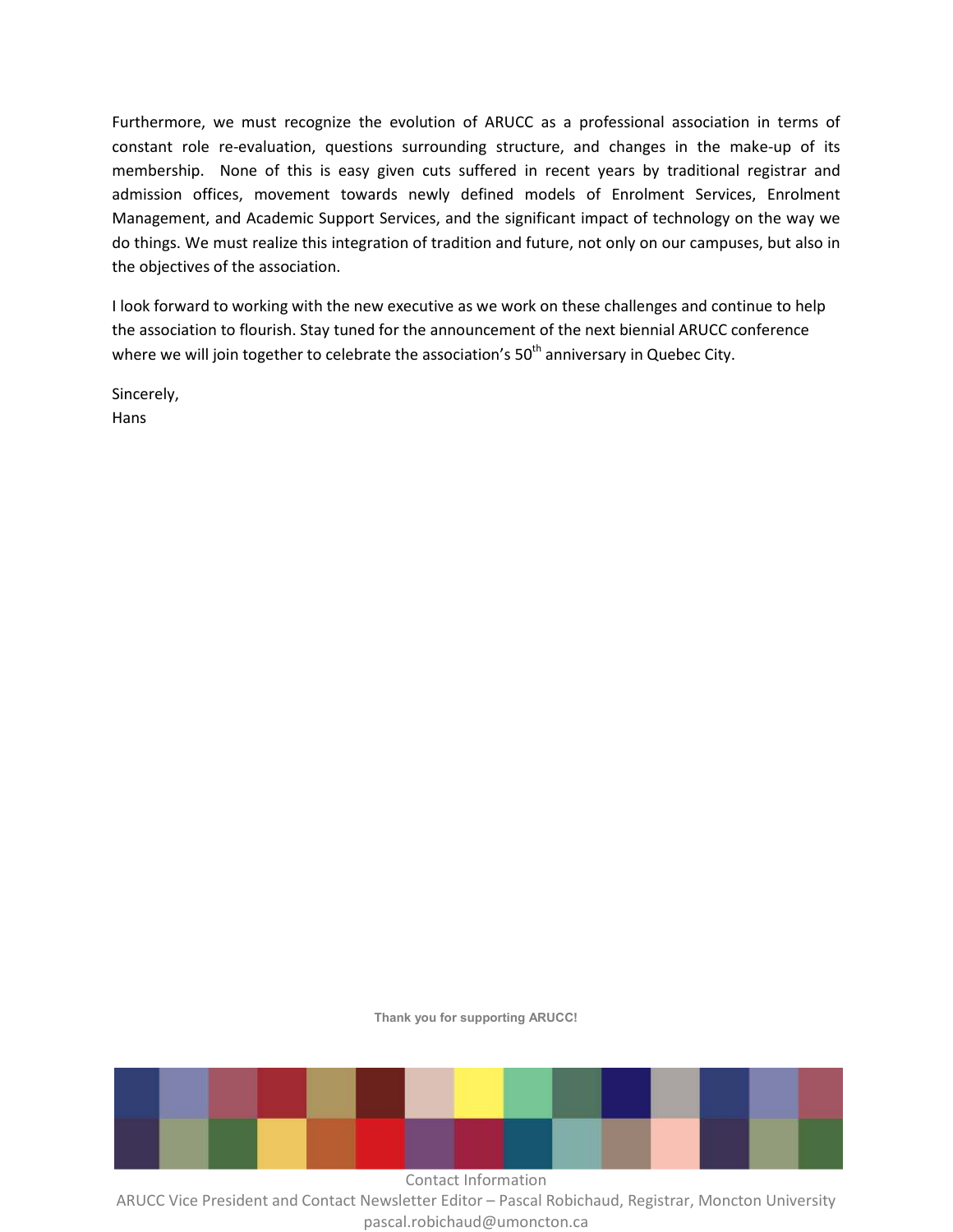# **EDI / XML Report**

By Doug Holmes ARUCC representative to the AACRAO SPEEDE Committee ARUCC representative to the Canadian PESC User Group



The following summarizes activities related to electronic data exchange standards that are being developed and implemented across North American Postsecondary Education:

• AACRAO 2012 Annual Meeting (http://www.aacrao.org/Professional-Development/2012AnnualMeeting.aspx#.UGW\_aE27N8F)

This year's meeting was held in Philadelphia from April 1-4, 2012. The SPEEDE committee held a business meeting, and also presented the following EDI, XML and PDF conference sessions:

- Birds of a Feather Fireside for Schools Sending and/or Receiving Electronic Transcripts
- The Latest in the Secure Electronic Exchange of PDF Student Transcripts
- Panel Discussion: Electronic Exchange of Student Transcripts
- \$how Me the Money Cost Benefits of Electronic Exchange
- Overcoming the Roadblocks to Transcript Electronic Exchanges
- Electronic Transcript Exchanges That Really Work
- Grow Your Electronic Transcript Trading Partner Relationships
- ARUCC 2012 Bi-ennial Conference (http://www.arucc.ca/conferences/arucc2012/) This year's meeting was held in Ottawa from June 25-28, 2012. The Canadian PESC User group held a business meeting, and also presented the following PESC-related conference sessions:
	- XML and Web Services Primer
	- Why Data Standards and How Can PESC Help?
	- Postsecondary Electronic Standards Council (PESC): Why Canadian Higher Education Should Get Involved
	- Canadian Use of PESC: Roundtable
	- Beyond the Data Element Standards What is PESC Developing?
	- A Vendor's Perspective Are PESC Standards an Achievable Goal?

**Thank you for supporting ARUCC!** 

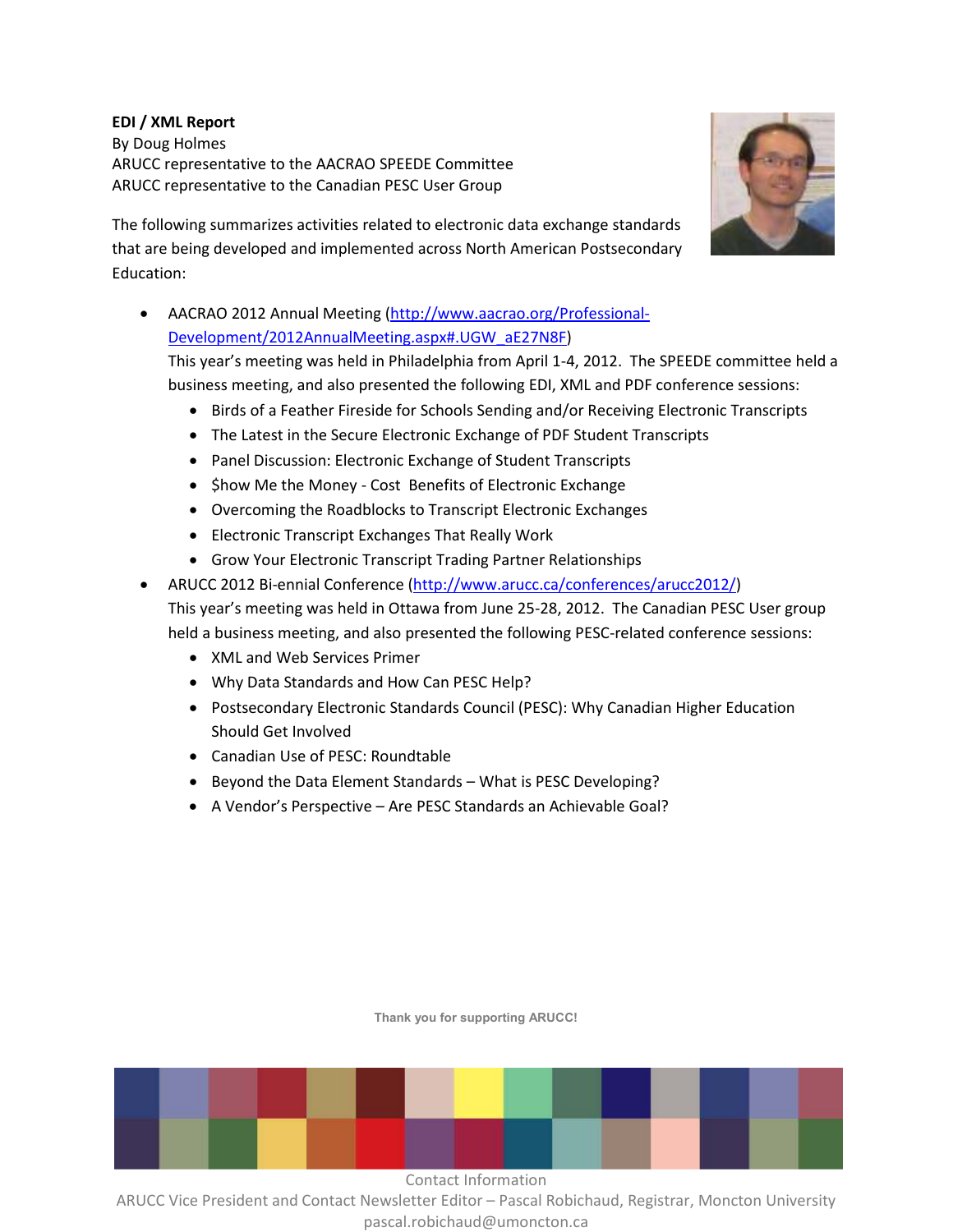• AACRAO 2012 Technology Conference (http://www.aacrao.org/Professional-Development/tech2012.aspx#.UGW\_TE27N8E)

This year's meeting was held in Chicago from July 1-3, 2012. The SPEEDE committee held a business meeting, and also presented the following EDI, XML and PDF conference sessions:

- The Developer's (Functional to Technical) view of Implementing Electronic Data Exchange
- Put Some Wind in Your Sails: Tools to Successfully Implement Electronic Transcript Exchange
- Case Studies: Life After Transcript Receipt
- EDX: Electronic Exchange of Student Records Roundtable
- PESC Fall 2012 Data Summit (http://www.pesc.org/interior.php?page\_id=221) This year's fall summit, celebrating PESC's  $15<sup>th</sup>$  anniversary, will be held in Vancouver from October 17-19, 2012. The Canadian PESC User Group will provide an update to all delegates at the opening general session. They will also host three working sessions for all those interested in the user group's activities. The group's major focus will be a proposed Canada-wide transcript exchange initiative. Several SPEEDE committee members will also be in attendance at the summit, though no formal SPEEDE business will be occurring.
- AACRAO 2013 Annual Meeting (http://aacrao.org/Professional-Development/2013AnnualMeeting.aspx#.UGXjUU27N8E)

Next year's meeting will be held in San Francisco from April 14-17, 2013. The SPEEDE committee will be presenting several conference sessions on EDI, XML and PDF.

• There is a special opportunity for Canadian schools using EDI, XML or PDF to be involved in a panel presentation called "What's Happening with Electronic Transcript Exchange in Canada: An update from Three Provinces Eh?". Any institutions interested in further details about participating should contact Doug Holmes (holmes@ouac.on.ca).

The SPEEDE committee has been involved in a variety of data exchange tasks such as:

- Updating and approving several new versions of PESC XML schemas
- Creating, updating and approving crosswalk rules to transform the various PESC XML schemas, in each approved standards version, to/from their corresponding EDI documents
- Representing the AACRAO and ARUCC communities on various PESC work groups (see http://www.pesc.org/interior.php?page\_id=86) which work on developing new and maintaining existing PESC standards



**Thank you for supporting ARUCC!**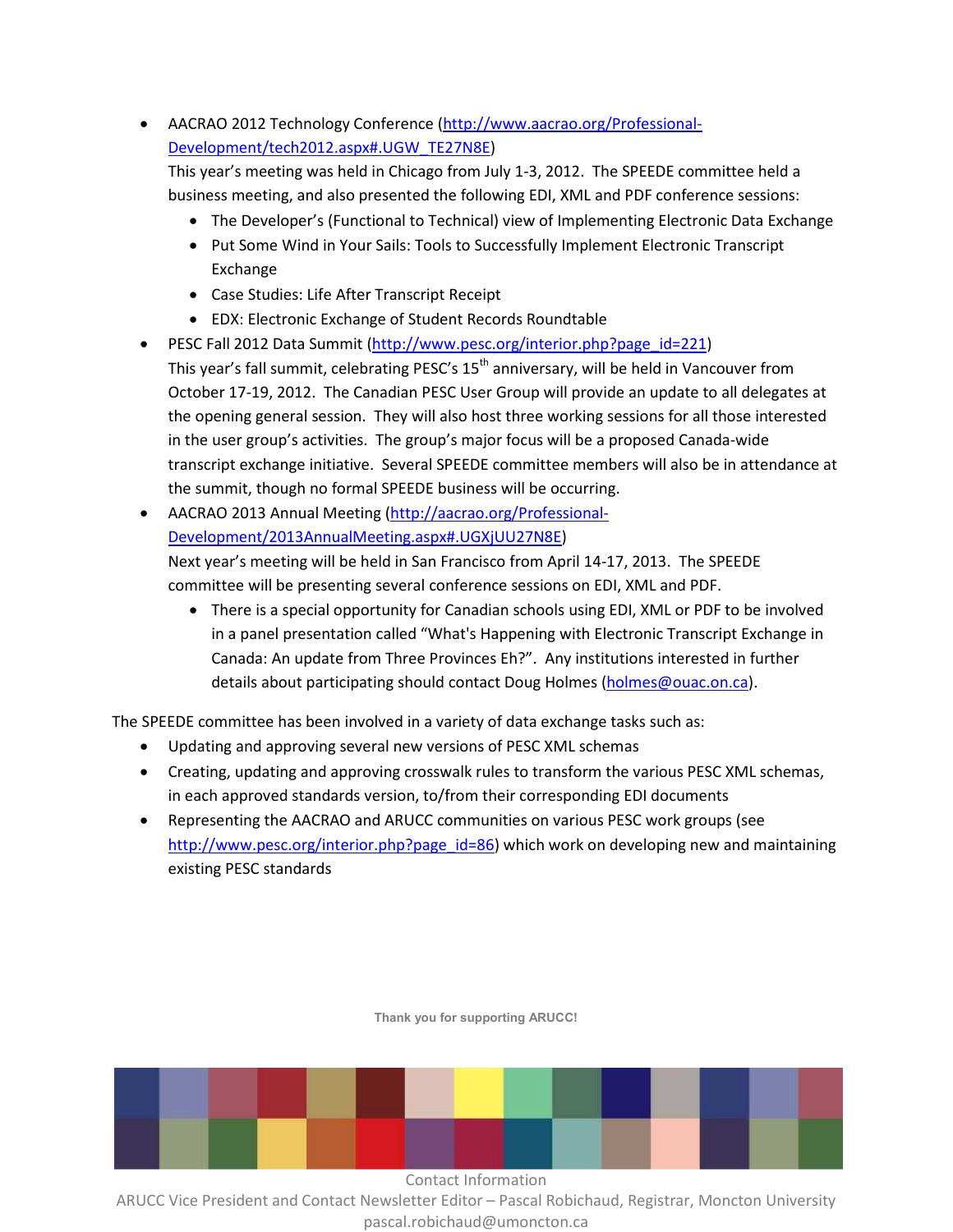In the provinces of British Columbia, Alberta and Ontario, standards-based data exchanges using EDI and XML continue to grow both in volume of documents exchanged and number of institutions participating. The SPEEDE Committee tries to track activity which occurs outside of the Texas Server (for details, visit http://aacrao.org/About-AACRAO/committees/speede/statestat.aspx#.UGyVbU27N8E). If your institution is involved in EDI or XML, we'd be happy to hear an update from you!

I would like to close by saying that if you have any SPEEDE or PESC related questions or concerns, please do not hesitate to contact me (holmes@ouac.on.ca) and I will get you connected with the information or people you need.

#### **PESC Data Summit**

# By Doug Holmes ARUCC representative to the AACRAO SPEEDE Committee ARUCC representative to the Canadian PESC User Group

In late August on ARUCC-L I notified everyone about the PESC Fall 2012 Data Summit being held in Vancouver on October 17 – 19, 2012. With the Summit now behind us, I am very happy to report that there were representatives from postsecondary institutions in eight provinces! The first full day of the Summit consisted of general sessions to provide updates from PESC and its work groups. The remainder of the Summit afforded attendees the opportunity to join actual work group sessions. Much of this time for the Canadian attendees was spent in fruitful discussions about the Canadian PESC User Group's (CPUG) proposal to initiate a Canada-wide high school and postsecondary transcript exchange network.

Currently, institutions in Alberta as well as parts of both British Columbia and Ontario are exchanging high school and/or postsecondary transcripts within their province using PESC approved XML standard formats. Several other parts of Canada also have electronic transcript exchange, but using a variety of formats. At the ARUCC conference in June 2012, preliminary discussions had revealed there was growing appetite across the country for inter-provincial exchanges. Without the use of a common standard, this type of exchange would be very difficult both to implement and to maintain.

The CPUG meetings in Vancouver started with unanimous support from attendees in pursuing the idea of a Canada-wide transcript exchange network. The group then started work on developing a draft project charter. There was interesting discussion around high level items such as "who are the custodians of provincial high school transcript data?", "is the data housed centrally or disparately?" and

**Thank you for supporting ARUCC!** 

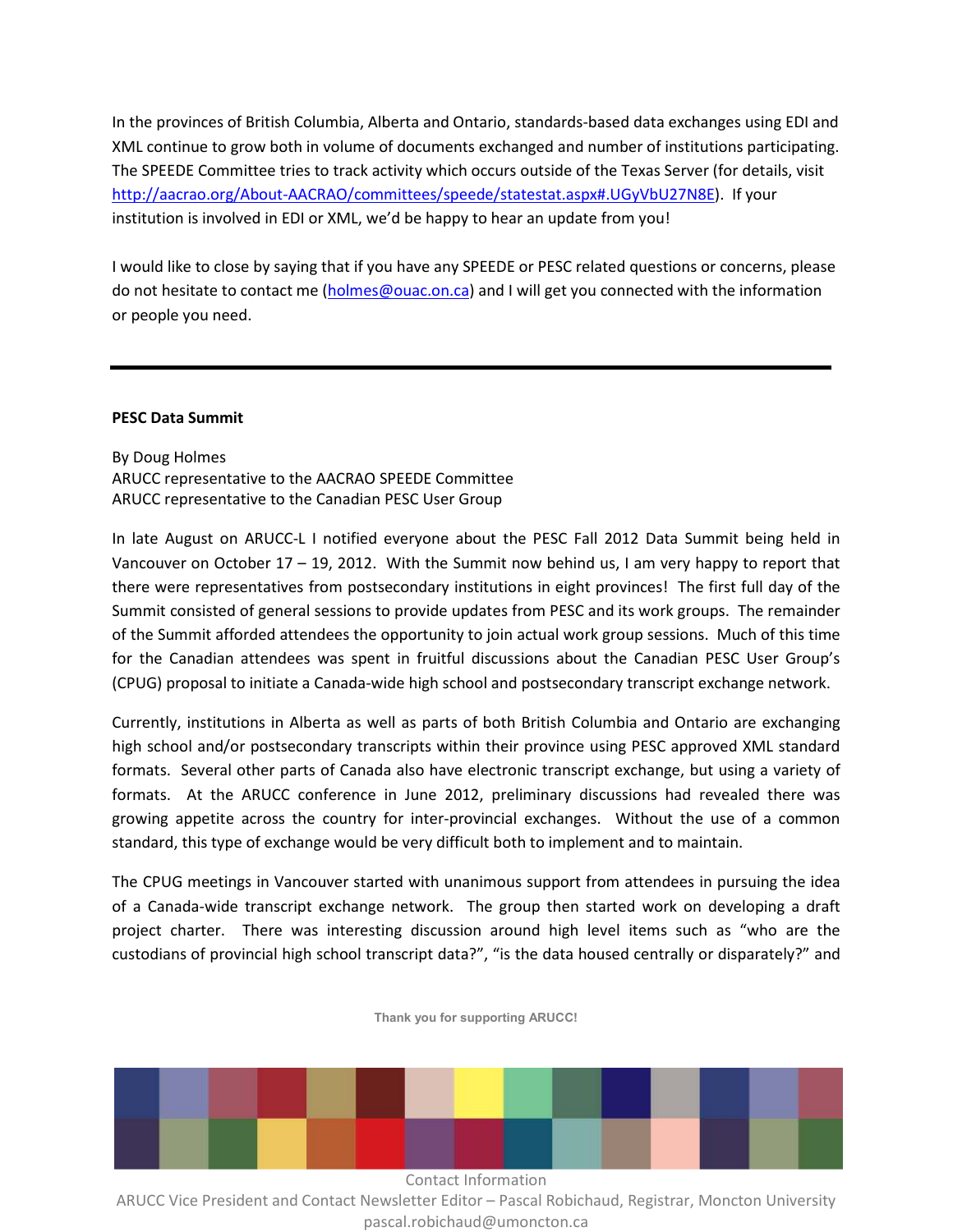"is it available at the right time(s) to facilitate the various postsecondary admissions processes?". Some more detailed items such as the use of web services, and real-time versus batch processing, were broached but will require much more detailed discussions during the actual project.

The development of the charter will continue via bi-weekly conference calls, Thursdays from 12 noon to 2 pm EST. If you would like more information about this initiative, or would like to be involved, please contact CPUG Chair Bill McKee (mckee@ocas.ca). We look forward to working with you on this exciting venture to improve the service to all of our students, past and present, at our various institutions across the country!

## **PCCAT Update**

# Submitted by: *PCCAT Research Sub-committee*

On behalf of the Pan-Canadian Consortium on Admissions and Transfer (PCCAT) Research Subcommittee, we are pleased to advise that PCCAT's research project, Student Mobility in Canada: Across Canadian Jurisdictions has been completed and the report posted to the PCCAT Web site (http://www.uwindsor.ca/pccat/24/pccat-research-report).

The intent of the research project was to determine the extent of student mobility and transfer of undergraduate students from public postsecondary institutions in Canada to Canadian public universities across provincial/territorial boundaries over three academic years (2007-08 to 2009-10). The main report considers postsecondary students who attend a public institution in Canada and then enroll in a public university in another Canadian jurisdiction. The supplement deals with Ontario postsecondary students who move among different public postsecondary institutions within Ontario.

Findings from the study confirm that a relatively small number of students move to universities across jurisdictions and that the majority of these students (80%) receive some transfer credit at the receiving university. A complete summary of the findings will be discussed at the upcoming PCCAT Conference, June 28-29, in Ottawa.

The subcommittee would like to acknowledge the contribution of all participating postsecondary institutions, as well as the funding provided by the Council of Ministers of Education, Canada (CMEC), the Colleges and Universities Consortium Council of Ontario (CUCC), the Higher Education Quality



**Thank you for supporting ARUCC!**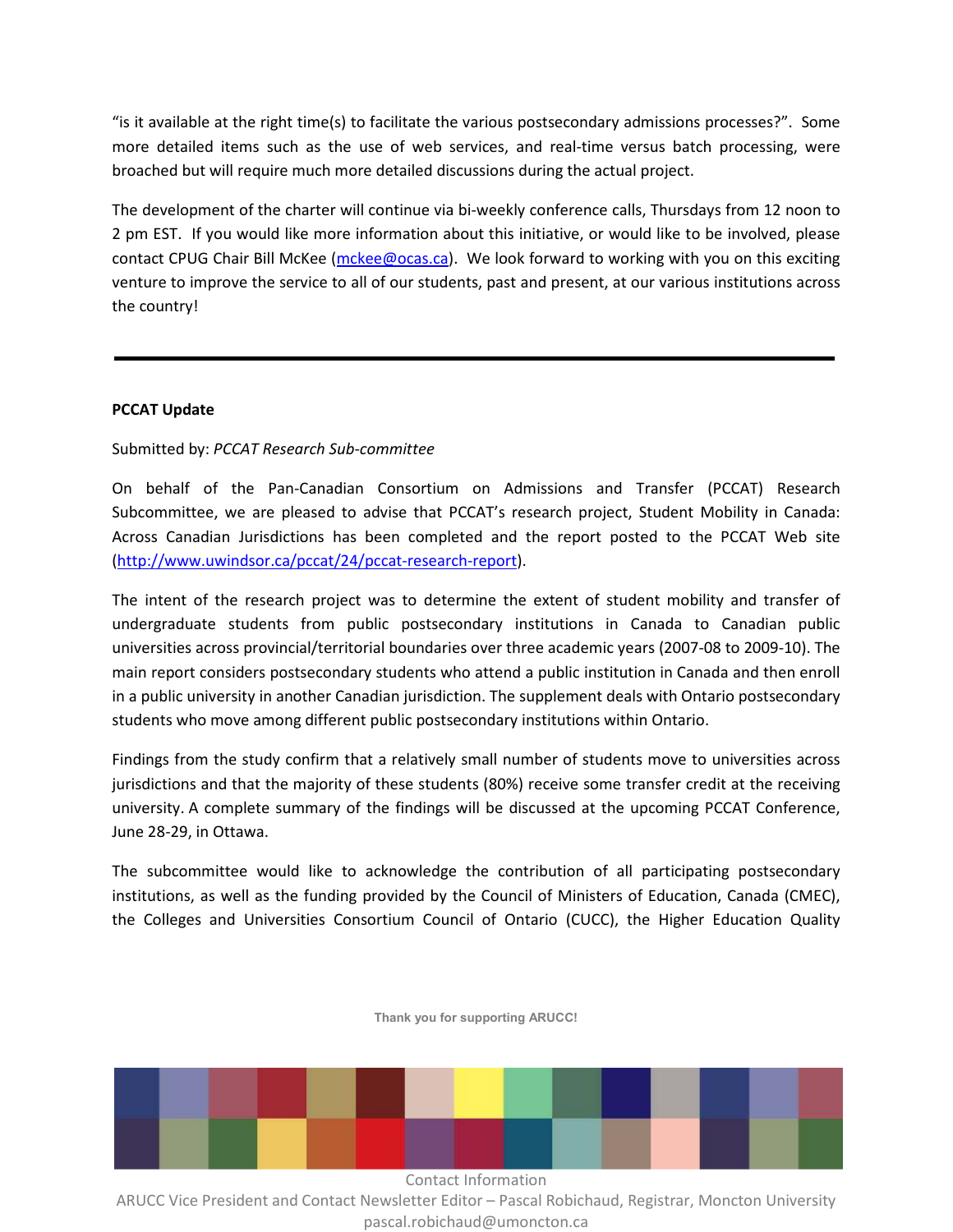Council of Ontario (HEQCO), and the Association of Registrars of the Universities and Colleges of Canada (ARUCC).

# **AUCC update**

To read more on the Association of Universities and Colleges of Canada (AUCC) winter 2012 *UniWorld*, click here: http://www.aucc.ca/wp-content/uploads/2011/11/uniworld-winter-hiver-2012.pdf

## **Membership Job Opportunities**

Members are encouraged to visit our "employment opportunities" tab on the ARUCC website for job posting across the country.

For more information on how to advertise an upcoming employment opportunity within your institution on the ARUCC website please visit: http://www.arucc.ca/advertising.

## **ARUCC continues to support and develop partnerships**

The ARUCC Executive continues to support and develop partnerships with select organizations with a goal to support our membership. To that end, ARUCC recently passed a motion to endorse the CICIC\* CMEC\*\* Quality Assurance Framework for the Assessment of International Academic Credentials guiding principles and recommend member institutions review and consider adopting the document including its Pan-Canadian Code of Good Practice for the assessment of international credentials.

For more information on **Pan-Canadian Quality Assurance Framework for the Assessment of** 

**International Academic Credentials,** click here: http://cicic.ca/docs/2012/Quality\_Assurance\_Framework\_EN.pdf

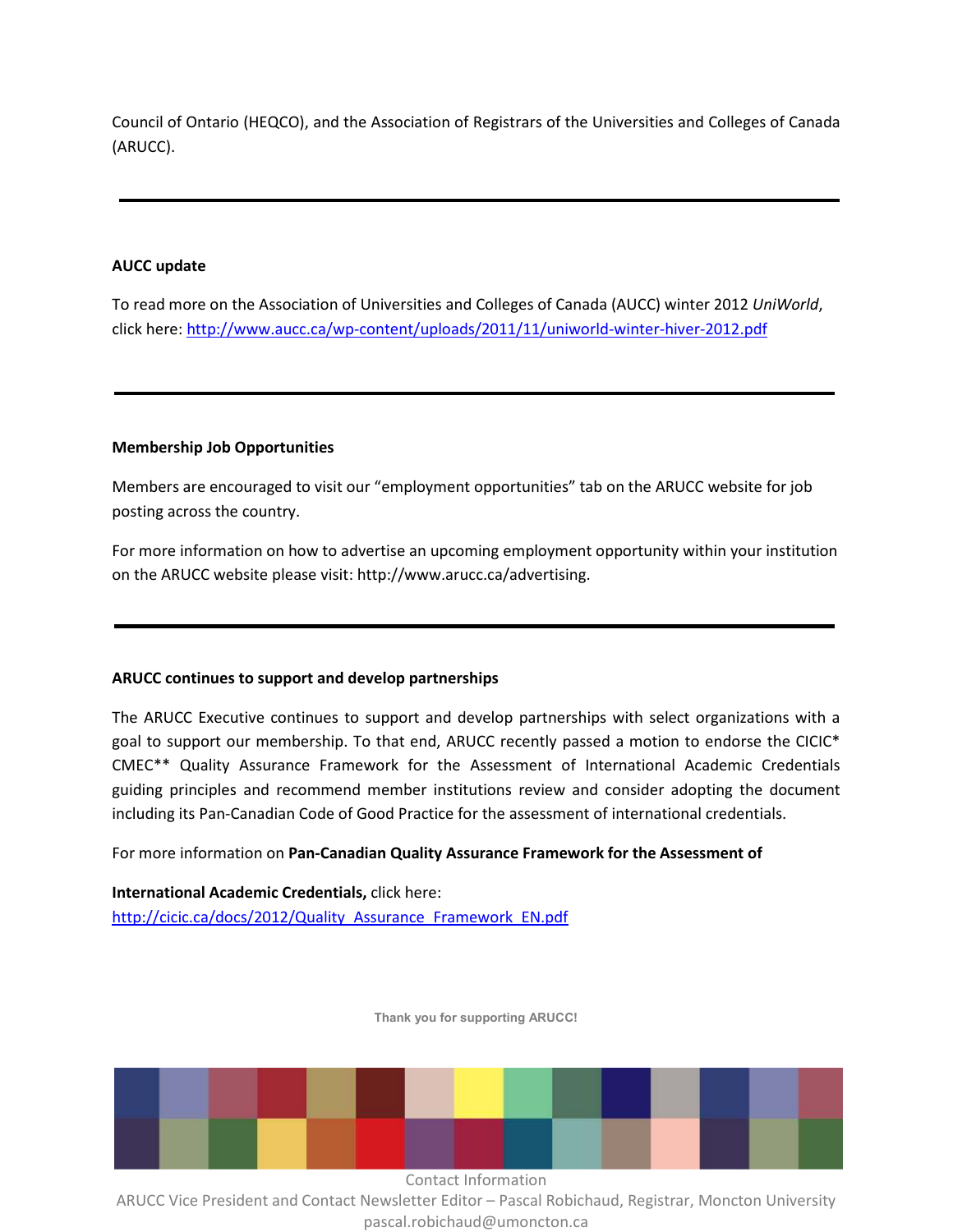#### **McPherson Management Ltd.**

The ARUCC Executive is pleased to announce that the Association has hired McPherson Management to provide a more structured and consistent support for the Association.

McPherson Management Ltd. is an association management and conference planning company that has been operating in Canada since 1978. They provide volunteer based membership organizations with cost-effective management and specialized administrative support.

This will also give ARUCC a permanent mailing address and inquiry email account:

ARUCC C/O McPherson Management Ltd. 200, 6 Crowfoot Circle NW Calgary, AB T3G 2T3 Canada Email: info@arucc.ca

## **Past President Resigns**

Joanne Duklas, Assistant Vice-President, Enrolment Management & University Registrar, has made the decision to resign.

Joanne's dedication to the post-secondary sector and York University will certainly be missed. Throughout her tenure at York University, she has made immeasurable contributions to advancing the student learning experience. She is well known for her willingness to support partners, her respectful approach and her commitment to student success.

The ARUCC executive accepted Joanne's resignation from Past-President. Her expertise and knowledge will be missed.

**Thank you for supporting ARUCC!**